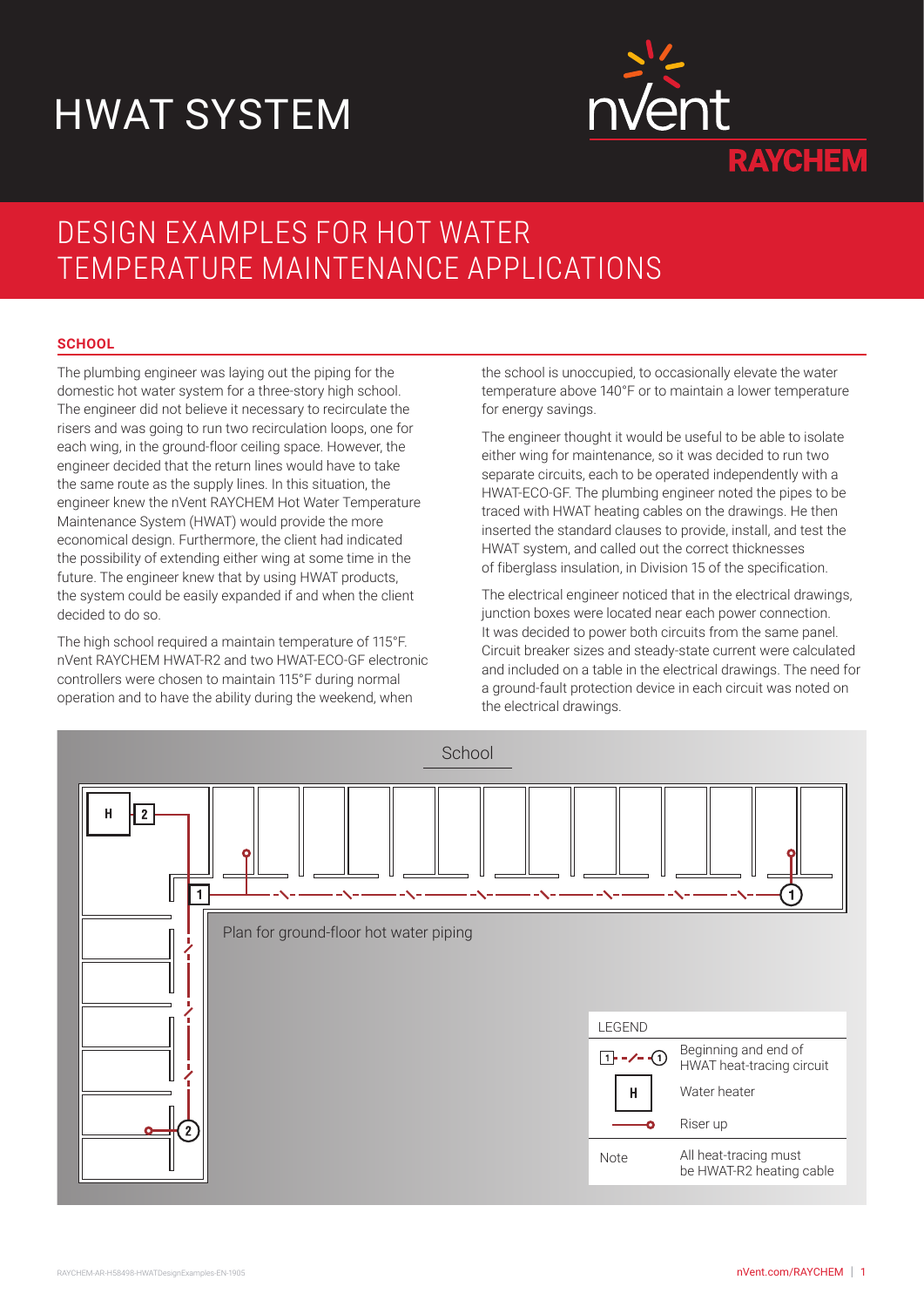Reviewing the architectural drawings, the plumbing engineer observed that the design consisted of about a dozen two-story "pods" arranged around an expanse of open space. For security reasons, the County had requested that mechanical equipment and piping, and the associated pipe openings, be kept to an absolute minimum. The layout of the cells in each pod did not allow any "shortcut" for return piping for a recirculation loop; it would have to follow the same corridor as the supply piping. The plumbing engineer knew from experience that in these kinds of situations, the HWAT system would be more economical than recirculation.

For the prison application, HWAT-R2 and one HWAT-ECO-GF controller were selected to maintain 105°F. Each pod would be provided with a separate water heater and it was not considered necessary to heat trace the risers. Upon measuring the length of the ground-floor piping, the plumbing engineer found it was possible to trace the entire piping in each pod with a single HWAT-R2 circuit and stay within the capacity of a 15 amp ground-fault circuit breaker. This would allow the heating cable to be conveniently powered from the electrical panel in the mechanical room.

Because the mechanical rooms were located in isolated areas, the specification was written to connect the network of HWAT-ECO-GF controllers to the building management system (BMS) using the BMS interface. Temperature set points would be programmed into the BMS with continual feedback provided by the HWAT-ECO-GF controller through the alarm contacts, including loss of power and water heater monitoring. The plumbing engineer decided that the situation was sufficiently simple to ignore marking on the plumbing drawing the lines to be heat traced. Instead, the extent of the heat tracing could be called out in the notes. The plumbing engineer then inserted the standard clauses to provide, install, and test the HWAT system, and called out the correct thicknesses of fiberglass insulation, in Division 15 of the specification.

The electrical engineer confirmed that a 15 amp breaker was adequate, and calculated the steady-state current. A junction box was located adjacent to the beginning of the heating cable circuit, and its number and the number of the electrical panel in the table were noted. A draftsperson copied the table onto the electrical drawings, along with a note calling out the need for a ground-fault protection device in each circuit.

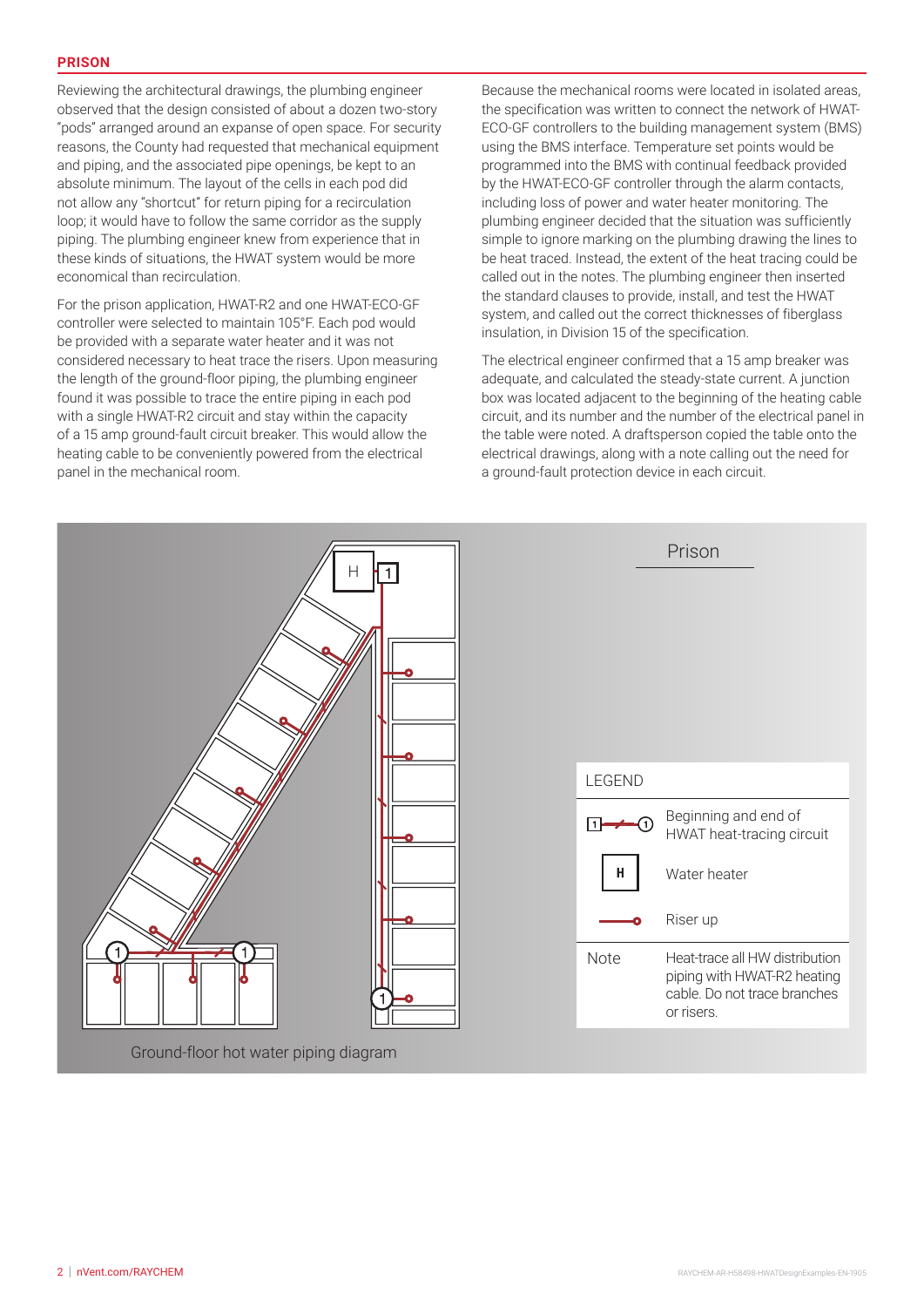#### **APARTMENT BUILDING**

The plumbing engineer was faced with laying out the hot water piping for the 35-story state-of-the-art apartment building. The piping was relatively complex, making it especially important to balance the system adequately. As requested by the developer, the architect had squeezed in the maximum number of residential floors by working to the minimum headroom allowed by code. The plumbing engineer was required by code to divide the building into three pressure zones. However, there would be great difficulty in running the horizontal supply and return lines necessary in each zone, given the very limited space provided above the dropped ceilings. And there was not any room for the booster heaters and pumps for the recirculation system.

The plumbing engineer decided that an HWAT system would eliminate the need for horizontal piping and additional heaters or pumps. The risers could run continuously from top to bottom, broken only by pressure reducing valves at the 11th and 23rd floors. The plumbing engineer noted that the need for flow balancing was completely eliminated by using the HWAT system.

In order to interface with the Building Management System, the engineer selected the HWAT-ECO-GF electronic controller. Having estimated that a single circuit length on a 20 amp

circuit breaker could run the complete height of the building, the engineer marked an HWAT circuit on each of the four risers and sent copies of the plumbing drawing and the design sheet to the electrical engineer. HWAT-R2 was selected for a maximum circuit length of 500 feet with a 20 amp breaker and to maintain 120°F at a 70°F ambient temperature and a 208 supply voltage. HWAT-R2 was not selected because a high temperature heat-up cycle was not required.

Standard clauses to provide, install, and test the HWAT system were included in Division 15 of the specification. To provide pressure relief in the piping during system startup, an expansion tank was indicated on each riser at each pressure reducing valve.

The electrical engineer looked at the plumbing drawing and determined that it was most convenient to power all the circuits from the penthouse mechanical room. Junction boxes would be located at the beginning of each circuit and power run from a single panel. The electrical engineer calculated the breaker sizes and the steady-state currents. A finished table was included in the electrical drawings, along with a note calling for a ground-fault protection device in each circuit.